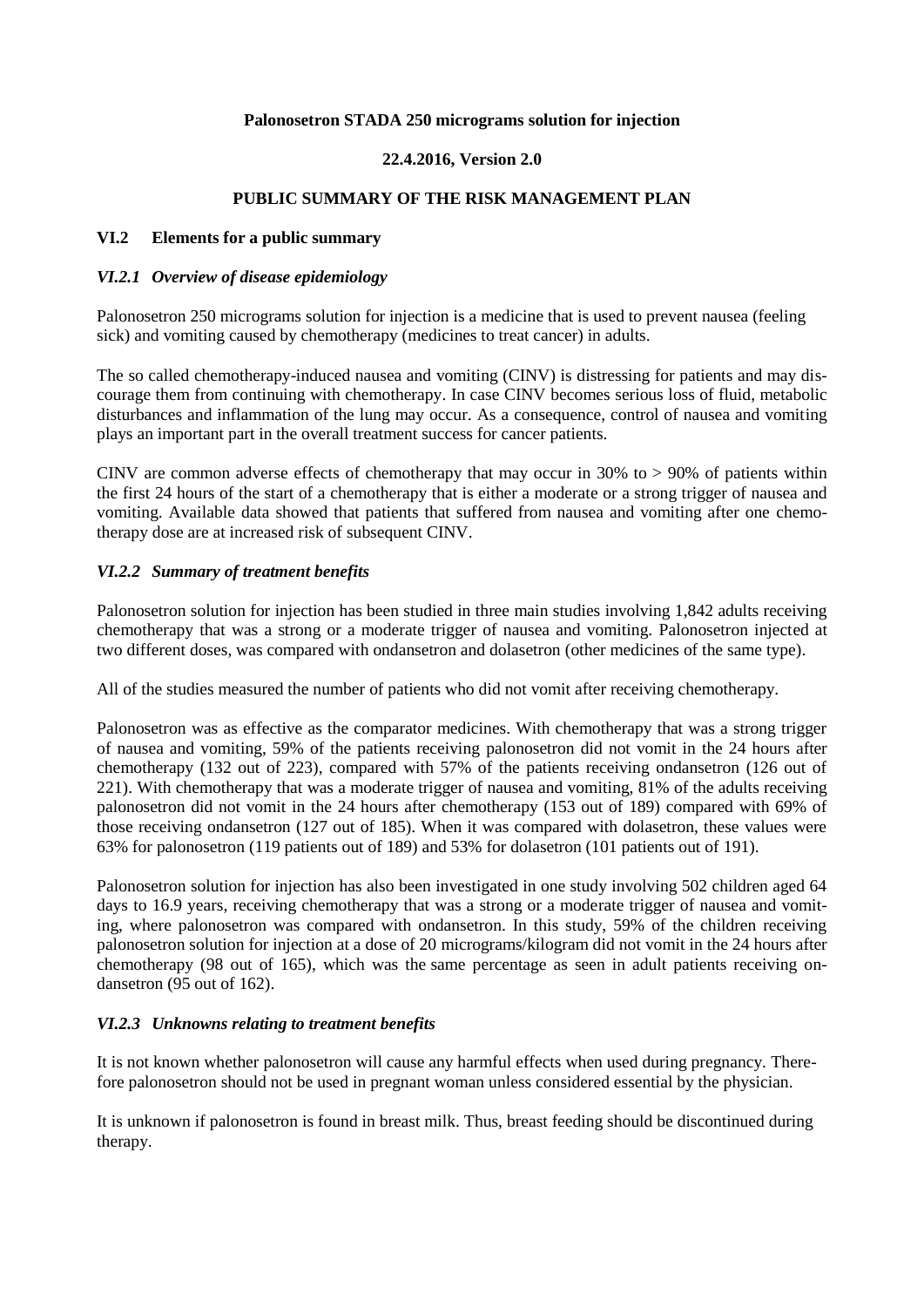The safety and efficacy of palonosetron in children aged less than 1 month have not been established. No data are available. There are limited data on the use of palonosetron in the prevention of nausea and vomiting in children under 2 years of age.

There are no data concerning the effect of palonosetron on fertility.

No data are available for patients with end stage renal disease undergoing haemolysis.

# *VI.2.4 Summary of safety concerns*

# **Important identified risks**

| <b>Risk</b>                                                                         | What is known                                                                                                                                                                                                                                         | <b>Preventability</b>                                                                                                                                                                                                                |
|-------------------------------------------------------------------------------------|-------------------------------------------------------------------------------------------------------------------------------------------------------------------------------------------------------------------------------------------------------|--------------------------------------------------------------------------------------------------------------------------------------------------------------------------------------------------------------------------------------|
| <b>Increased large bowel</b><br>transit time<br>(Sever constipation impac-<br>tion) | Two cases of constipation with<br>faecal impaction requiring hospital-<br>isation have been reported in asso-<br>ciation with palonosetron 750 mi-<br>crograms.<br>Constipation is a common side ef-<br>fect that may affect up to 1 in 10<br>people. | Before starting palonosetron, pa-<br>tients should tell their physician if<br>they have acute bowel obstruction<br>or a history of repeated constipa-<br>tion. After initiation of treatment,<br>these patients should be monitored. |
| Severe allergic reaction<br>hypersensitivity<br>(Severe)<br>reaction)               | Allergic reactions to palonosetron<br>are very rare adverse reactions that<br>affect less than 1 in 10,000 patients.                                                                                                                                  | Palonosetron should not be used if a<br>patient is allergic to palonosetron or<br>any of the other ingredients in this<br>medicine.                                                                                                  |

#### **Important potential risks**

| <b>Risk</b>                | What is known                         | <b>Preventability</b>                 |
|----------------------------|---------------------------------------|---------------------------------------|
| Life-threatening excess of | There have been reports of seroto-    | Before starting palonosetron, pa-     |
| the substance serotonin in | nin syndrome following administra-    | tients should tell their physician if |
| the central nervous and/or | tion of drugs that block the action   | they are taking, have recently taken  |
| peripheral nervous system  | of the chemical serotonin (serotonin) | or might take any other medicines,    |
| (serotonin syndrome)       | antagonists) when given either        | including drugs called selective      |
|                            | alone or concomitantly to other       | serotonin<br>reuptake inhibitors      |
|                            | serotonergic drugs.                   | (SSRIs) used to treat depression      |
|                            |                                       | and/or anxiety such as fluoxetine,    |
|                            | Symptoms of severe serotonin syn-     | paroxetine, sertraline, fluvoxamine,  |
|                            | drome are high fever, convulsions,    | citalopram, escitalopram or drugs     |
|                            | irregular heartbeat and<br>uncon-     | serotonin noradrenaline<br>called     |
|                            | sciousness.                           | reuptake inhibitors (SNRIs) used to   |
|                            |                                       | treat depression and/or anxiety such  |
|                            |                                       | as venlafaxine, duloxetine.           |
|                            |                                       |                                       |
|                            |                                       | An appropriate observation of pa-     |
|                            |                                       | tients for symptoms indicative for    |
|                            |                                       | an excess of serotonin in the body is |
|                            |                                       | advised.                              |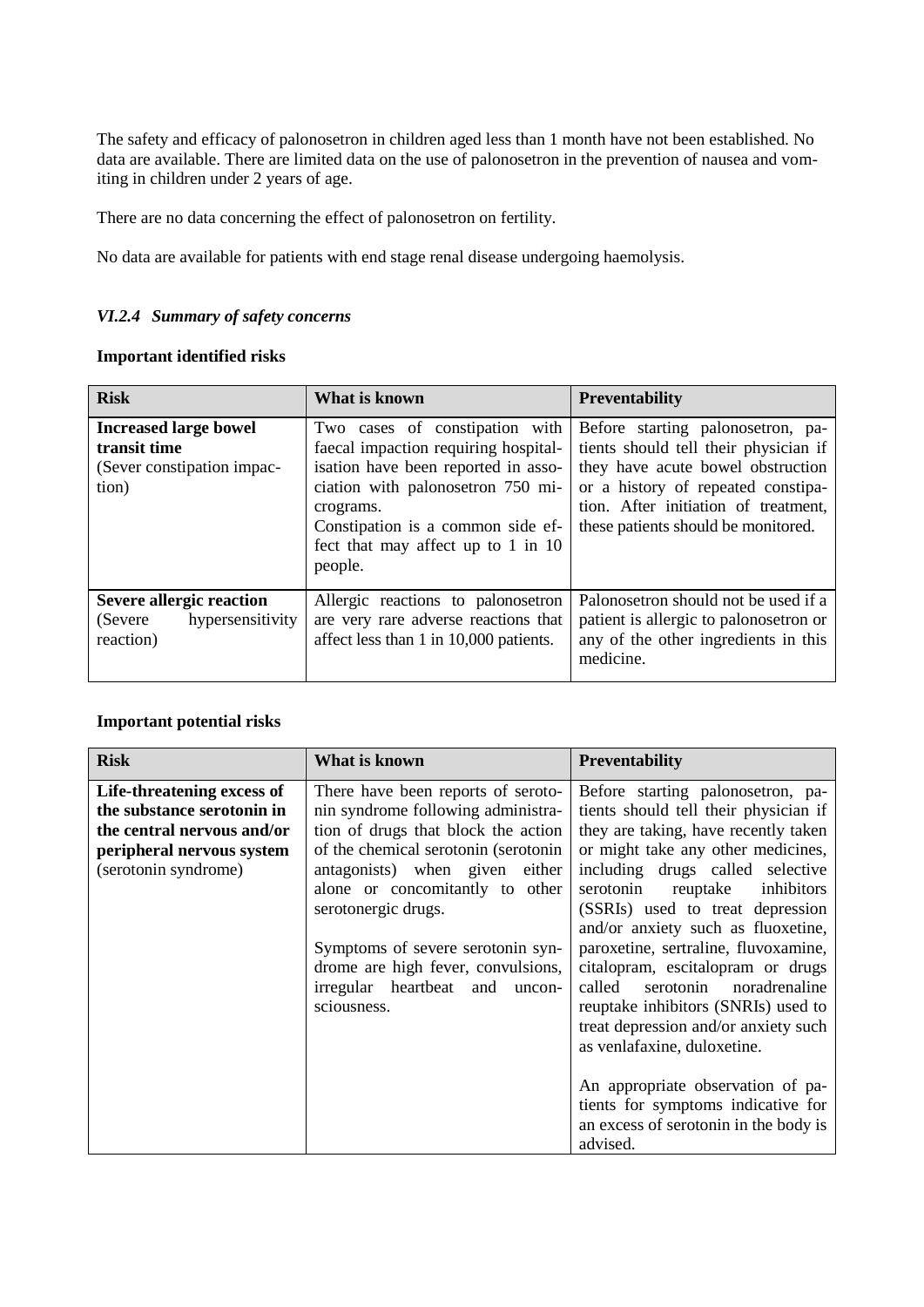| <b>Risk</b>                                                   | What is known                                                                                                                                                                                             | <b>Preventability</b>                                                                                                                                                                                                                                                                                                                                                                                                                                                                                                                                                                                                                                                                                                                                                                                                                                                      |
|---------------------------------------------------------------|-----------------------------------------------------------------------------------------------------------------------------------------------------------------------------------------------------------|----------------------------------------------------------------------------------------------------------------------------------------------------------------------------------------------------------------------------------------------------------------------------------------------------------------------------------------------------------------------------------------------------------------------------------------------------------------------------------------------------------------------------------------------------------------------------------------------------------------------------------------------------------------------------------------------------------------------------------------------------------------------------------------------------------------------------------------------------------------------------|
| Electrocardiogram abnor-<br>malities<br>(QT/QTc prolongation) | Alterations in heart rhythm due to<br>prolongation of a certain part of the<br>heart beating cycle, the so called<br>QT-interval, is an uncommon side<br>effect that may affect up to 1 in<br>100 people. | Before starting palonosetron, pa-<br>tients should tell their physician if<br>they are taking other medicines that<br>may induce an abnormal heart<br>rhythm (such as<br>amiodarone,<br>nicardipine, quinidine, moxifloxa-<br>erythromycin, haloperidol,<br>$\sin,$<br>chlorpromazine, quetiapine, thiori-<br>dazine, domperidone), if they have<br>a personal or family history of al-<br>terations in heart rhythm (QT pro-<br>longation), if they have other heart<br>problems or if they have an imbal-<br>ance of certain minerals in their<br>blood such as potassium and mag-<br>nesium which has not been treated.<br>It is advised that an imbalance of<br>certain minerals such as hypoka-<br>hypomagnesaemia<br>laemia<br>and<br>(blood level of potassium or mag-<br>nesium too low) should be correct-<br>ed prior to administration<br>- of<br>palonosetron. |

# **Missing information**

| <b>Risk</b>                                                                                          | What is known                                                                                                                                                                                                                                     |
|------------------------------------------------------------------------------------------------------|---------------------------------------------------------------------------------------------------------------------------------------------------------------------------------------------------------------------------------------------------|
| Use during pregnancy and breast-<br>feeding                                                          | Pregnancy:<br>It is not known whether palonosetron will cause any harmful<br>effects when used by pregnant women. Animal studies do not<br>indicate direct or indirect harmful effects with respect to preg-<br>nancy or development of the baby. |
|                                                                                                      | If a patient is pregnant or thinks she might be, it is recommended<br>not to administer palonosetron unless it is clearly necessary.<br>Breast-feeding:                                                                                           |
|                                                                                                      | It is not known if palonosetron is found in breast milk.<br>If a patient is breast-feeding, it is recommended to ask the doctor<br>or pharmacist for advice before using palonosetron.                                                            |
| Effect in children aged less than 1<br>month (potential off-label use for<br><b>CINV</b> prevention) | The safety and efficacy of palonosetron in children aged less<br>than 1 month have not been established. No data are available.                                                                                                                   |
| <b>Effect on fertility</b>                                                                           | It is not known whether palonosetron has any harmful effects on<br>reproduction (fertility).                                                                                                                                                      |